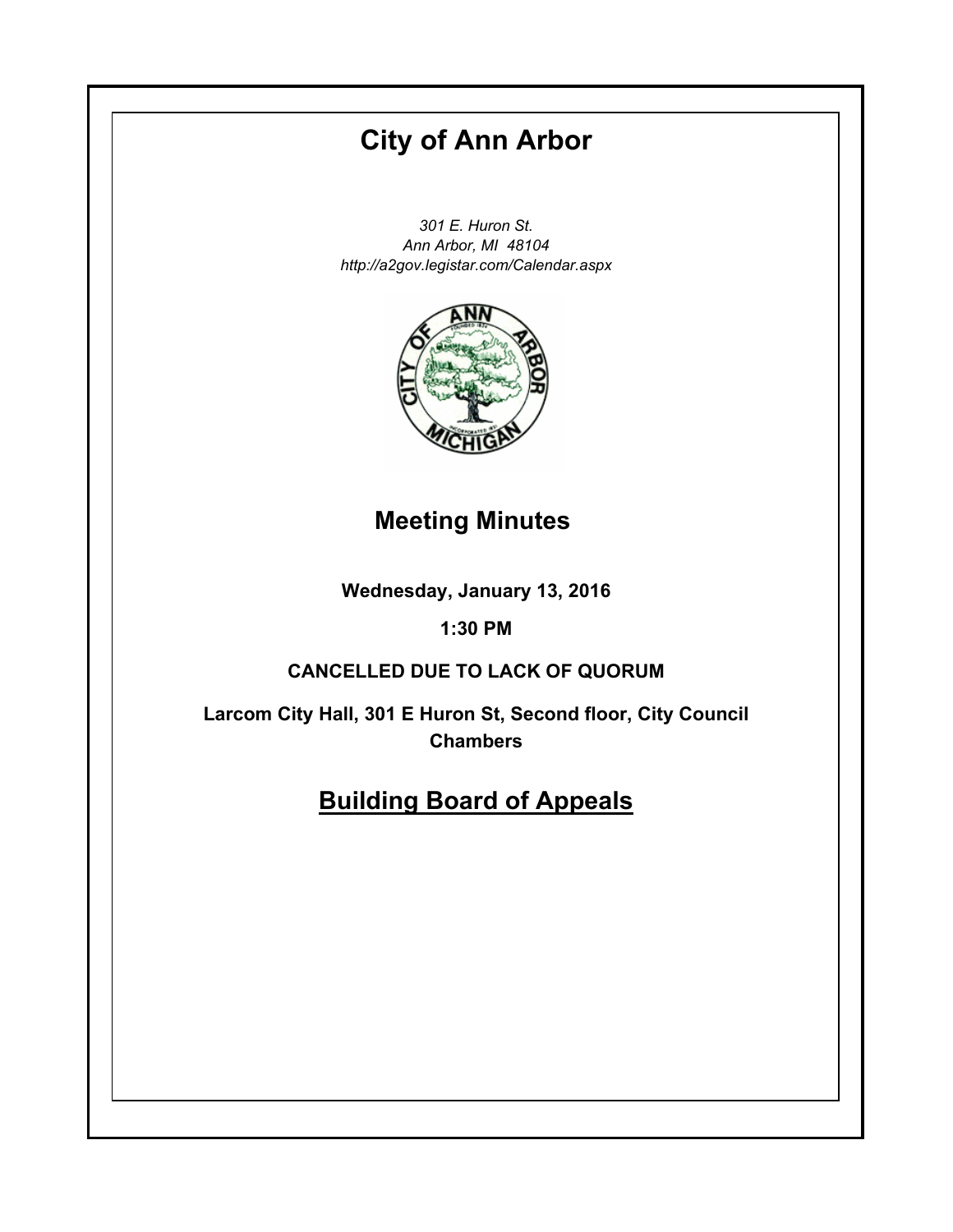| A              | <b>CALL TO ORDER</b>                      |                                                                                       |
|----------------|-------------------------------------------|---------------------------------------------------------------------------------------|
| В              | <b>ROLL CALL</b>                          |                                                                                       |
| С              | <b>APPROVAL OF AGENDA</b>                 |                                                                                       |
| D              | <b>APPROVAL OF MINUTES</b>                |                                                                                       |
| D <sub>1</sub> | 15-1537                                   | Building Board of Appeals Minutes November 18, 2015                                   |
|                |                                           | Referred to the Building Board of Appeals                                             |
| E              | APPEALS, ACTIONS, AND SHOW CAUSE HEARINGS |                                                                                       |
| F              | <b>OLD BUSINESS</b>                       |                                                                                       |
| E1             | 15-1538                                   | BBA15-028 - Variance Application for 325 West Liberty Street, Ann<br>Arbor, MI 48103  |
|                |                                           | Referred to the Building Board of Appeals                                             |
| E <sub>2</sub> | 15-1539                                   | BBA15-030 - Variance Application for 215 N. Maple Road, Ann Arbor,<br>MI 48103        |
|                |                                           | Referred to the Building Board of Appeals                                             |
| E <sub>3</sub> | 15-1540                                   | BBA15-031 - Variance Application for 121 West Kingsley Street, Ann<br>Arbor, MI 48104 |
|                |                                           | Referred to the Building Board of Appeals                                             |
| Ε4             | 15-1541                                   | BBA15-032 - Show Cause Hearing for 2001 Commerce, Ann Arbor, MI<br>48104              |
|                |                                           | Referred to the Building Board of Appeals                                             |
| E <sub>5</sub> | 15-1542                                   | BBA15-015 - Show Cause Hearing for 111 South Main Street, Ann<br>Arbor, MI 48104      |
|                |                                           | Referred to the Building Board of Appeals                                             |
| F1             | BBA15-019 - Status on 702 Brooks Street   |                                                                                       |
| F <sub>2</sub> | BBA15-020 - Status on 1333 Arella         |                                                                                       |

F3 BBA15-021 - Status on 1125 Wright Street